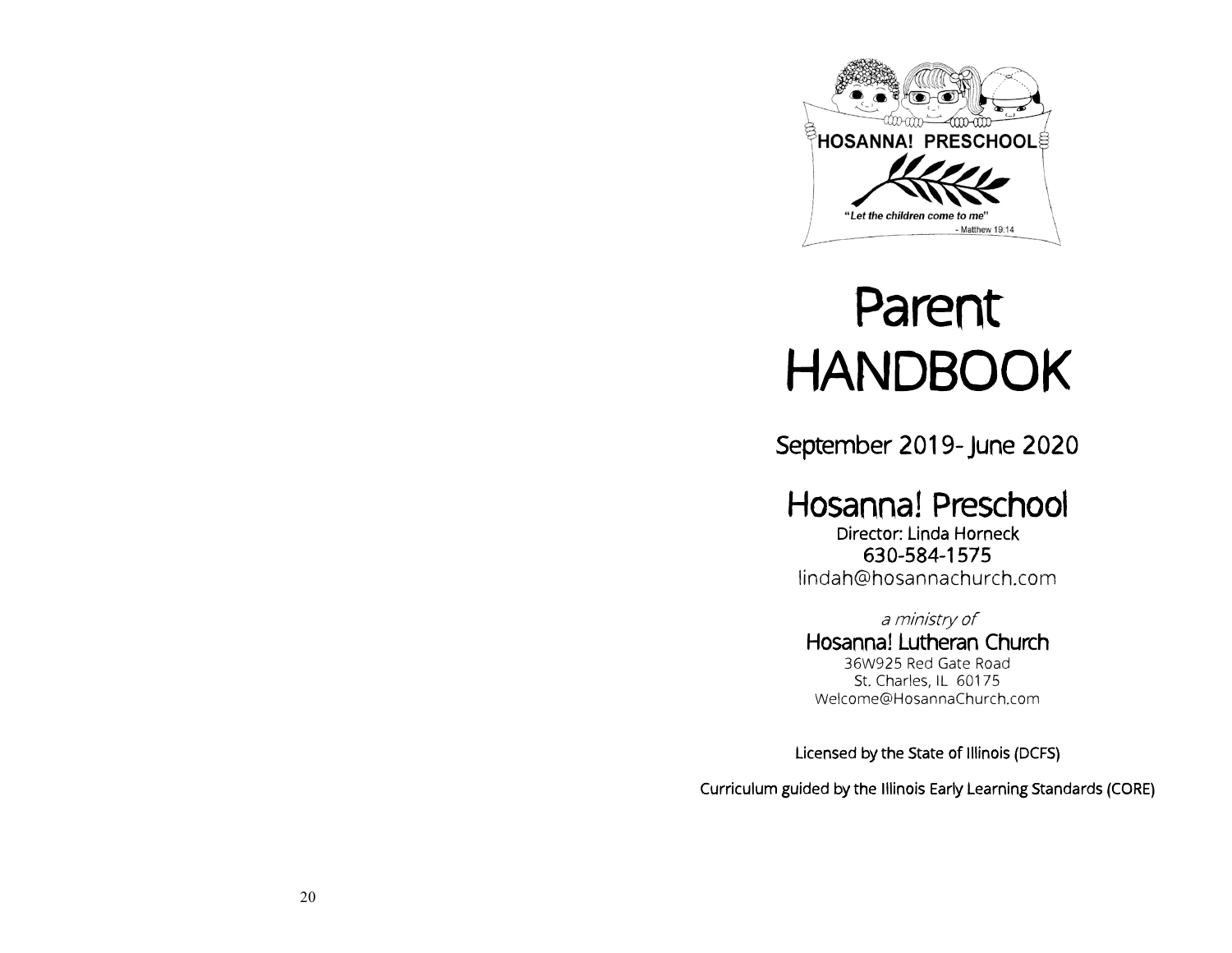**NOTES**

l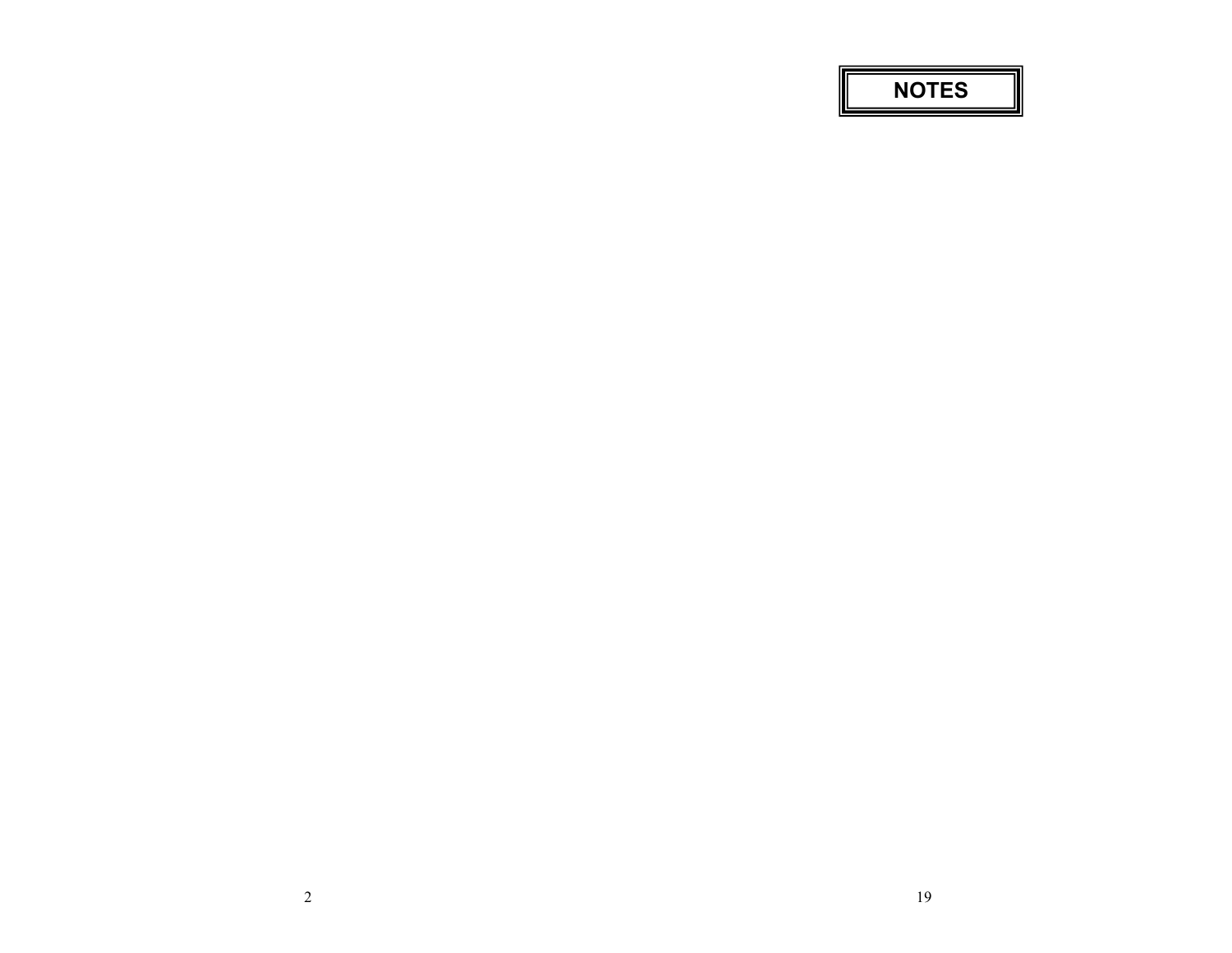**January**

**February**

Week of March 16................................. Parent/Teacher Conf. *(Watch for more details on Parent/Teacher Conferences.) (NO school for children on conference days)* Mon., Mar. 30—April 3............ .**NO SCHOOL**, Spring Break

Jan. 6, 2020......................................... **SCHOOL RESUMES** Monday, Jan. 20………**NO SCHOOL**, M.L. King's Birthday Thurs./Fri. Jan 23 & 24…………...Vision & Hearing Screening Mon. Jan. 27–31st ..........................**In-House Registration**

Sunday, Feb 2 .………………**Church Member Registration** Friday, Feb. 7 ……….**Alumni and Community Registration** Friday, February 7 …………………………..V & H Rescreen Monday, Feb. 17….……... ...**NO-SCHOOL**, President's Day

### **April**

| April 10-No schoolGood Friday |                                             |
|-------------------------------|---------------------------------------------|
|                               | April 14 & 15Easter stories / Worship space |

#### **May**

| May 5 and 6 Mother's Day Tea                            |
|---------------------------------------------------------|
|                                                         |
| Tuesday, May 19Family Ice Cream Social (6:30-8:00 p.m.) |
|                                                         |

#### **June (optional)**

Tuesday, June 2- Thursday, June 18…….Preschool in June

#### **Summer School for June 2020**

A summer school class may be offered during the month of June, extending the Preschool's current year by one month. This class is optional for families. Classes would be offered to currently enrolled families and taught by Hosanna! Preschool Teachers. Our summer classes would continue to follow the DCFS guidelines and regulations as outlined in your Parent Handbook.

Dear Preschool Families,



On behalf of Hosanna! Lutheran Church and Preschool we would like to welcome you to our preschool ministry. We are excited to serve you and your child(ren).

As part of our Christian ministry, we strive for excellence as we provide many enriching opportunities throughout the year for you and your family. Our Teachers are experienced, caring and qualified to conduct a program in a nurturing Christian environment. In addition, parents and families are an integral part of our program and are considered valued members of their child's education. Together we collectively make a profound impact on children's lives.

Beyond our weekly preschool ministry, Hosanna! offers additional opportunities to grow in faith and participate in fellowship activities for you and your Family. These opportunities are posted in special handouts and in newsletters. We welcome your participation.

We practice an open door policy, so if you have a need, question or concern, we are happy to visit with you. You are important to our ministry and we value your insights. We pray that this will be a year filled with blessings for you and your family.

In His Service,

John Nelson Linda Horneck Senior Pastor *~ and ~* Preschool Director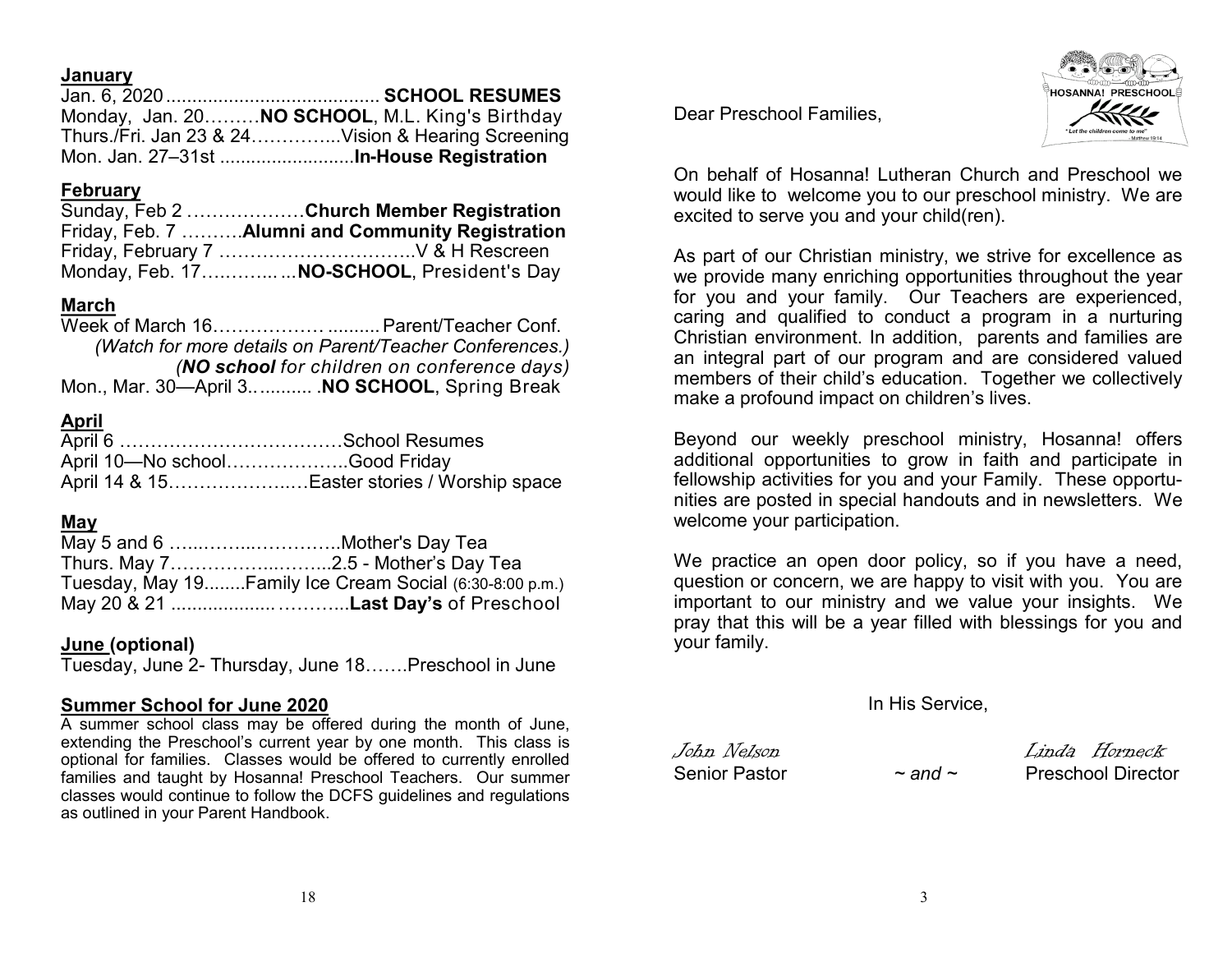### **TABLE OF CONTENTS**

| <b>Absences</b>                                                                                                                    | 13        |
|------------------------------------------------------------------------------------------------------------------------------------|-----------|
| Arrival and Dismissal                                                                                                              | 11        |
| Behavior and Guidance ______________                                                                                               | $13 - 14$ |
| Birthdays and Holidays _______________                                                                                             | 15        |
| Calendar<br><u> La componenta de la componenta de la componenta de la componenta de la componenta de la componenta de la compo</u> | $17 - 18$ |
| Carpools                                                                                                                           | 16        |
| Communication_________________________                                                                                             | 14        |
| <b>Dress</b>                                                                                                                       | 15        |
| Emergency Procedure ____________________                                                                                           | 13        |
| Enrollment Policies ______________________                                                                                         | - 6       |
| <b>Field Trips</b>                                                                                                                 | 16        |
| Health Precautions __________________ 12-13                                                                                        |           |
| Cleaning and Maintenance ______________                                                                                            | 13        |
| Insurance                                                                                                                          | 13        |
| Medical<br><u> 1990 - Johann John Stoff, deutscher Stoffen und der Stoffen und der Stoffen und der Stoffen und der Stoffen un</u>  | -6        |
| Medicine                                                                                                                           | 13        |
| Mission Statement _____________________                                                                                            | -5        |
| Parent Involvement ____________________                                                                                            | 16        |
|                                                                                                                                    | 16        |
| Pets                                                                                                                               | 16        |
| Philosophy ___                                                                                                                     | $-5$      |
|                                                                                                                                    | 6         |
| Records                                                                                                                            | 13        |
| Registration                                                                                                                       | $7 - 10$  |
| Safety Consideration___________________                                                                                            | 16        |
| Scholarship Policy ____________________                                                                                            | 11        |
| <b>Snacks</b>                                                                                                                      | 14        |
| <b>Snow Closing</b>                                                                                                                | 12        |
| Summer School _____________________                                                                                                | 18        |
| <b>Tuition Policy</b>                                                                                                              | 10        |
| <b>Visitors</b>                                                                                                                    | 12        |

## **2019-2020 CALENDAR**

*~ Note: Dates are Subject to Change ~*

### **August/September**

### **October**

|                                                                                                              | October 9-10 Parent Meet and Greet            |  |
|--------------------------------------------------------------------------------------------------------------|-----------------------------------------------|--|
|                                                                                                              | Monday, Oct. 14 NO SCHOOL, Columbus Day       |  |
|                                                                                                              |                                               |  |
|                                                                                                              | (Details to follow)                           |  |
|                                                                                                              | Thursday, Oct. 24 Dad's Pumpkin Carving*      |  |
| $(6:15 \text{ p.m.} \text{ for a.m.} \text{ classes } / 7:15 \text{ p.m.} \text{ for p.m.} \text{ classes})$ |                                               |  |
|                                                                                                              | *For 3/4 yr. old and 4/5 yr. old classes only |  |

### **November**

| Mon /Tues., Nov. 25 & 26 Blessing of food |  |
|-------------------------------------------|--|
| November 27 - 29  NO SCHOOL, Thanksgiving |  |

### **December**

| Thursday, Dec 122.5 Birthday Party for Jesus               |
|------------------------------------------------------------|
| Friday, Dec. 20Last Day of School for 2019                 |
| Monday, 12-23 thru Monday, 1-3 <b>NO SCHOOL</b> -Christmas |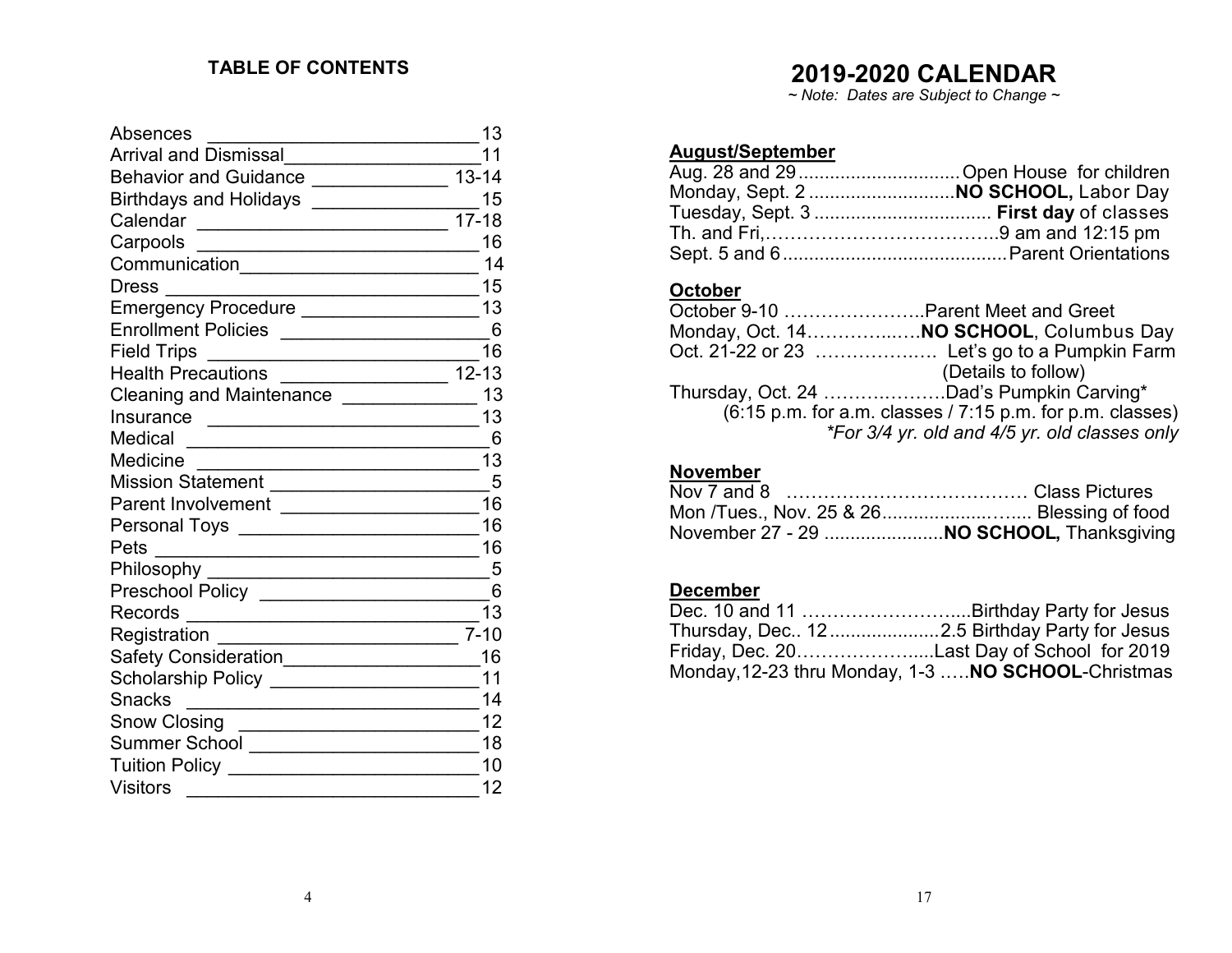### **PERSONAL TOYS**

The children are welcome to bring books and music to share with their class. Personal toys should be left at home so they won't be misplaced or broken. If your child has something special to share at group time, such as a special memento from a trip or a special photo, please let his/her teacher know. From time to time, we will have special days where everyone is asked to bring something from home such as a Teddy bear or favorite story book. Please watch your class newsletter for information.

### **CARPOOLS**

**If parents form carpools transporting children to and from school, the preschool must be notified through written verification. Please sign each child in and out of the center on the sign-in/out sheets located at each classroom. Children will not be released to an unauthorized adult.**

#### **PETS**

Any pet that visits the classroom must be up to date on shots and have been seen by a veterinarian within the year. Please bring verification before pet's visit to the classroom.

#### **SAFETY CONSIDERATION**

**Children should NEVER be left unattended anywhere in the building. This includes but is not limited to the classrooms, hallway, play yard, bathroom and cars. Please make sure that your child has been released to a staff person or is with another parent before leaving the building.**

#### **PARENT INVOLVEMENT**

Field Trips - Parents will be asked to accompany or drive children to and from our field trips. All children must ride in an approved car seat. Parents may leave their car seat at the center on the scheduled field trip day or choose to drive their own child to the field trip destination.

Parent involvement is encouraged, but not mandatory. Besides field trips, parents may be needed for special activities in the classroom, such as cooking and story dictation. *(Because of our license requirements, siblings cannot be included in the classroom.)* Parents have found it useful, in the past, to share baby-sitting with other parents in the program.

**HOSANNA! PRESCHOOL**

### **MISSION STATEMENT**

**We are a family of God's people joyfully sharing Jesus' love by serving all children. Our preschool provides a quality play-based education for children in a Christian environment. Our program respects each child's individual growth and development, while encouraging independence, good citizenship, and family participation.**

#### **PHILOSOPHY**

Our program is based on a **developmental philosophy**. Our curriculum is designed to be flexible, so that we may provide experiences geared to the ability and readiness of each child.

### **ANTI-BIAS POLICY**

**Hosanna! Preschool does not discriminate against children and families by denying benefits, giving special advantages, or excluding them from programs or activities on the basis of their race, religion, sex, or national origin.**

### **SPECIAL EVENTS POLICY**

Hosanna! Preschool has a tradition of hosting special events such as Dad's Pumpkin Carving Night, Family Christmas Celebration, Mom's Day Tea and a Family Ice Cream Social which value individual parents in their relationship with their child. Although these events require the participation of your child and an identified family member(s), it is the desire of the preschool staff that no one be denied participation at these events due to family circumstances. Please **see the Director** if you have any questions or concerns regarding participation at our special events. Please check the preschool calendar (located at the end of this booklet) for specific dates.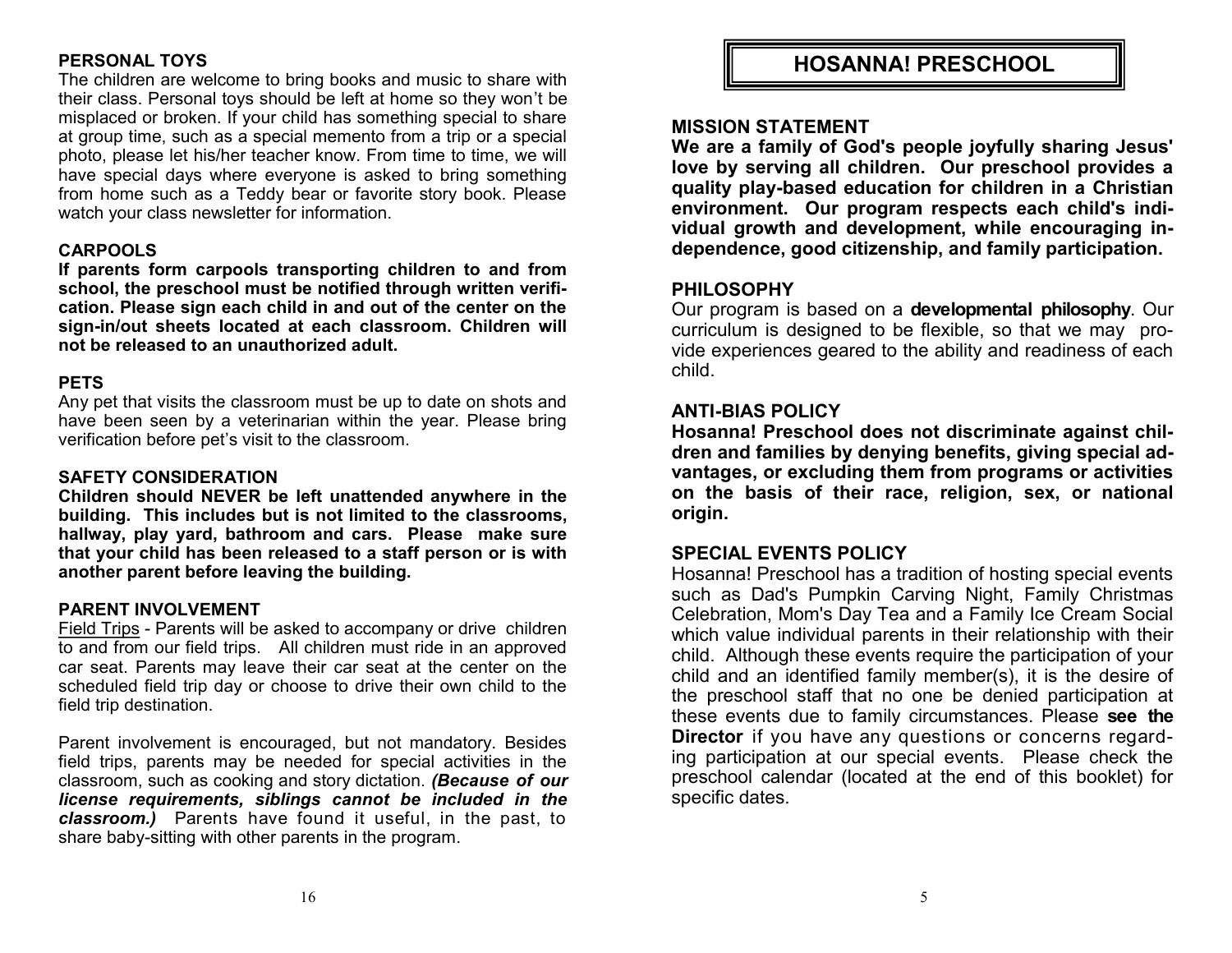### **HOSANNA! PRESCHOOL POLICY**

Enrollment is open to any two and a half to six year old child.

### **All children must be toilet trained. Due to DCFS licensing regulations, no diapers, pull-ups or rubber pants are allowed.**

Our Preschool program operates on part-time, nine month September to May basis. A Lunch Bunch program or summer session in June may be offered for currently enrolled preschool children.

**Any preschool staff member having reasonable cause to believe a child, in their professional or official capacity, that may be abused or neglected, is required to immediately file a report with the Department of Children and Family Services.**

Hosanna! Preschool may place a special needs child in our program. Careful consideration will be given before accepting a child with special needs. The Preschool would work closely with the parents, the school district, and support staff, to ensure optimum programming for the child with special needs.

**Upon notification, Hosanna! Preschool may dismiss a child from the program for reasons of noncooperation, the inability of the family to adjust to the program, or if the program does not meet the needs of the child. Any unused tuition will be refunded.**

### **BIRTHDAYS AND HOLIDAYS**

Holidays and birthdays are very special. We encourage you to volunteer in your child's class and share a craft, story or picture on his/her birthday. During holiday time, we would love to have you come in to help with the added festivities or to share a holiday family tradition, story or craft with your child's class. **Please see your child's teacher for ideas and suggestions.**

*Cake, cupcakes, or cookies are for home celebrations.*  **Our policy is** *not to distribute any birthday or holiday invitations, treat bags or party favors at school.* **It has been our experience in the past that some parents have felt a need to give out party favors or treats for holidays or birthdays. Instead, please consider donating a book to our library or donating something for the classroom.**

#### **DRESS**

Dress your child for active play. Closed toed shoes (gym shoes) should be worn, as they are safe and helpful for large motor development. Children should be covered from neck to knees for appropriateness and comfort. Play clothes are best for children.

We go outside **every day** unless the wind chill, ice, or rain prevents us from outside gross motor. Mittens (vs. gloves) and hats are a must for cold weather. The morning and afternoon children who are dropped off at the play yard, should come dressed and ready for the outdoor environment. Children who end their day outside should bring clothes to change into. Boots and clothes that a child can manage promote a sense of independence. We also ask that you bring a change of clothes in the **tote bag** provided by Hosanna! Preschool. The Hosanna! tote bag will also accommodate artwork and notes which are sent home. **Please label everything with your child's name!**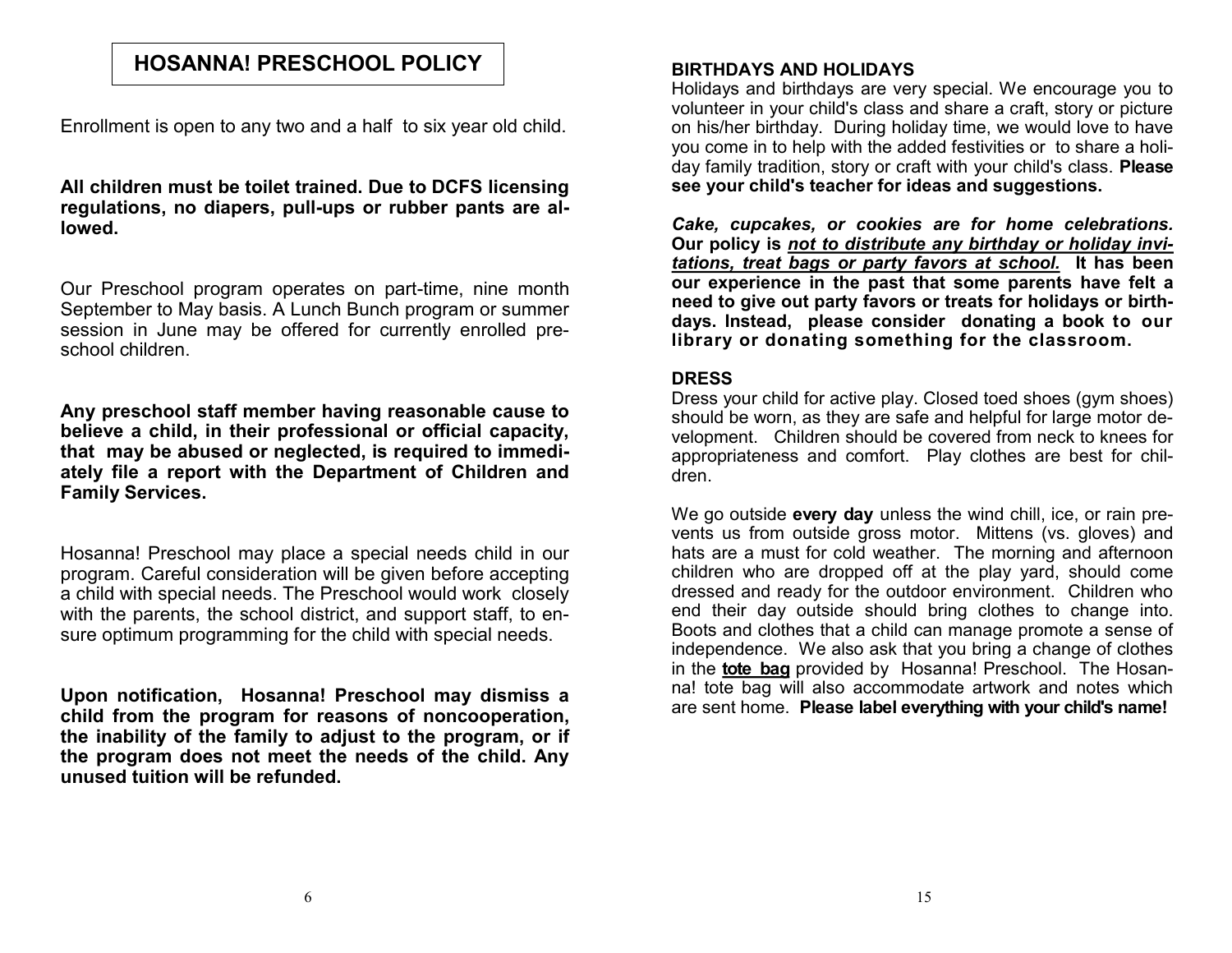basically reasoning—finding out what has happened and why. If a behavior problem cannot be resolved by reasoning, or if it continues to occur, a child may be asked to do something else (redirection). *A child who has bitten* someone will be immediately removed from the classroom. The child's parent will be called immediately to pick up the child. The injured child's parents will be informed via an injury report form. The Preschool reserves the right to dismiss from the group any child whose presence is detrimental to the group. The staff is available to confer with you, regarding your child's behavior.

### **COMMUNICATION**

The Preschool phone has a land line and answering machine (630-584-1575). In case of an emergency and you are unable to reach us, please call the church office (630- 584-6434). Please use our Facebook and web site also.

Parents whose children are enrolled in our classes will receive a written Observation form in November. Regularly scheduled parent/teacher conferences will be held in March for **all** parents. Monthly newsletters will be sent home with your child to keep you informed of classroom activities. Check classroom bulletin boards for daily planning and changes in the schedule.

Parents are encouraged to share their thoughts openly. If an issue arises, please consult your child's **Teacher**. If resolution is still being sought, please consult with the **Director**, and she will listen to your concern. A meeting may be set up with the Parent, Teacher, and Director to encourage resolution of an issue.

#### **SNACKS**

**Parents are asked to provide supplies or snacks via the supply list. The snack calendar outside your child's classroom will indicate what snack was provided for the day. Please note: HPS IS A PEANUT/NUT FREE SCHOOL All snacks must be store bought and packaged.** 

**(Sorry, no home-baked items are allowed, as per DCFS.)**

### **PRESCHOOL REGISTRATION**

Hosanna! Preschool admits children of any race, color, national and ethnic origin to all the rights, privileges, programs and activities made available to children at our school. It does not discriminate in its educational policies, admissions policies and scholarship programs. All families are invited to make an appointment to visit the school.

**In House Registration - Registration packets for currently enrolled families will be distributed the third week of January and are due back during the fourth week of January. In case of school closures, registration will begin on the first open day of that week. Registration guidelines for currently enrolled families, will be distributed with the registration packet. Registration forms will not be accepted from families not current with tuition payments. Please see the Director, if you have any questions about registration.** 

**Church Member Registration** Hosanna! church members listed in the churches directory, may register on the **first Sunday in February** between the hours of 9:00 - 11:00 a.m. Church member preschool registration is only open to **current** Hosanna! church members. Priority for the preschool program is given after currently enrolled families register. Church members, who miss the February registration, please refer to the "Community Registration" section of this policy.

**Alumni & Community Family Registration Families who are not currently enrolled in our program, but have been in the program before may preregister their child, by coming to the preschool on the first Friday in February. Paperwork and registration fee is due at this time. This preregistration list does not guarantee a preschool spot in the program. It is intended to be used as a "first call, first to register" list after currently enrolled and church member families register.**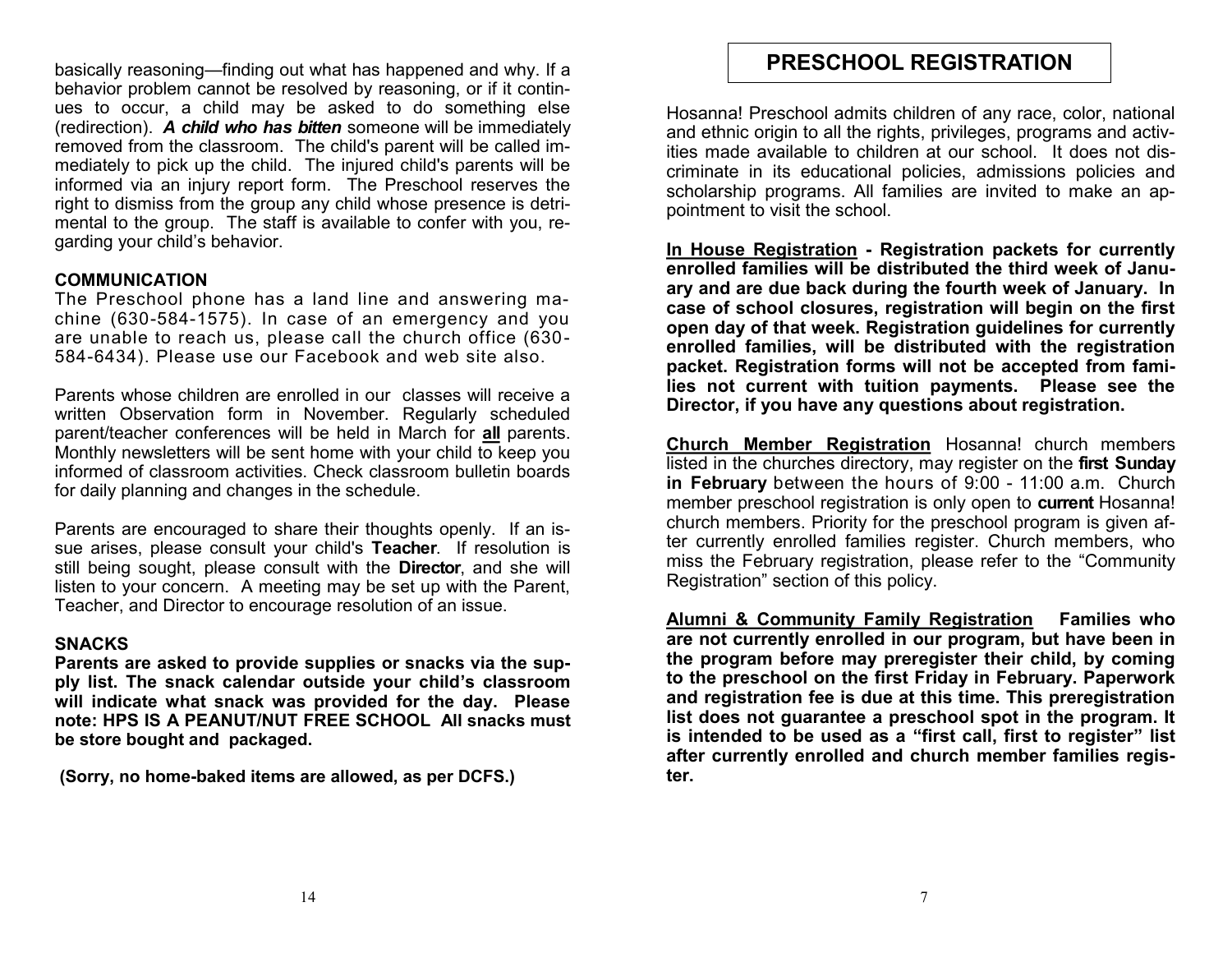### **PRESCHOOL REGISTRATION** cont'd.

Community Registration will begin the **first Friday in February.** Families may preregister their child by coming to the preschool.

**Hosanna! Preschool strives to place each child in a class setting that will be optimal for their growth and development. Parents are encouraged to review this information when deciding on placement for their child(ren).**

### The **Age Guidelines** are as follows:

- 1. A child must be 2 by March 1<sup>st</sup> to be eligible for the 2  $\frac{1}{2}$ **year old / two day class**.
- 2. A child must be 3 by September 1<sup>st</sup> to be eligible for the 3 **year old/ two day or three day class**.
- 3. A child must be 4 by September 1<sup>st</sup> to be eligible for the 4 **year old / three day, four day or five day class**.

### Guidelines for class selection:

- 1. Guidelines for a child that enrolls in the **2 ½ year old** preschool class (would typically result in *three years of preschool*).
	- A.  $1^{st}$  year place in 2  $\frac{1}{2}$  year old / two day class
	- B.  $2^{nd}$  year place in 3 year old/two or three day class
- C.  $3^{rd}$  year place in 4 year old / three, four or five day class
- 2. Guidelines for a child that **does not** enroll in the **2 ½ year old** preschool class (would typically result in *two years of preschool*).

A. 1<sup>st</sup> year – place in 3 year old/two or three day class B.  $2^{nd}$  year – place in 4 year old/three, four or five day class

### **MEDICINE**

Preschool staff is not responsible for administering medication. However, please alert the staff if your child is currently taking any medication.

### **CLEANING AND BUILDING MAINTENCE**

Our school is cleaned and maintained every morning; or as needed, by a professional cleaning service and pesticide company. Please see the sign if fertilization has taken place with in 24 hours in the PS play-yard..

### **ABSENCES**

If your child will not be coming to school on any regularly scheduled day, please leave a message on the Preschool answering machine by 8:30 A.M. so the teachers will know how many children to plan for that day.

### **INSURANCE**

Parents are responsible for their own child's insurance coverage. The Preschool carries secondary insurance on each child.

### **EMERGENCY PROCEDURE**

The Staff will make every effort to contact you, the parent or guardian, first, if your child should become sick or injured. However, if a parent/guardian cannot be located, we will then call your child's physician or the emergency paramedics, depending upon the nature of your child's injury or illness. Parents will be responsible for any incurred paramedic and/or hospital bills. Staff members on site have been trained in First Aid and CPR.

### **RECORDS**

All records are confidential and kept five years after your child leaves the Preschool. All information about a child will be kept confidential, unless permission is granted in writing by the child's parents.

### **BEHAVIOR AND GUIDANCE**

The staff person may need to intervene with play if a situation appears to need intervention; such a child being hurt, (i.e. biting, hitting, kicking), center materials being damaged or a child endangering him/herself. The discipline that is used first is ...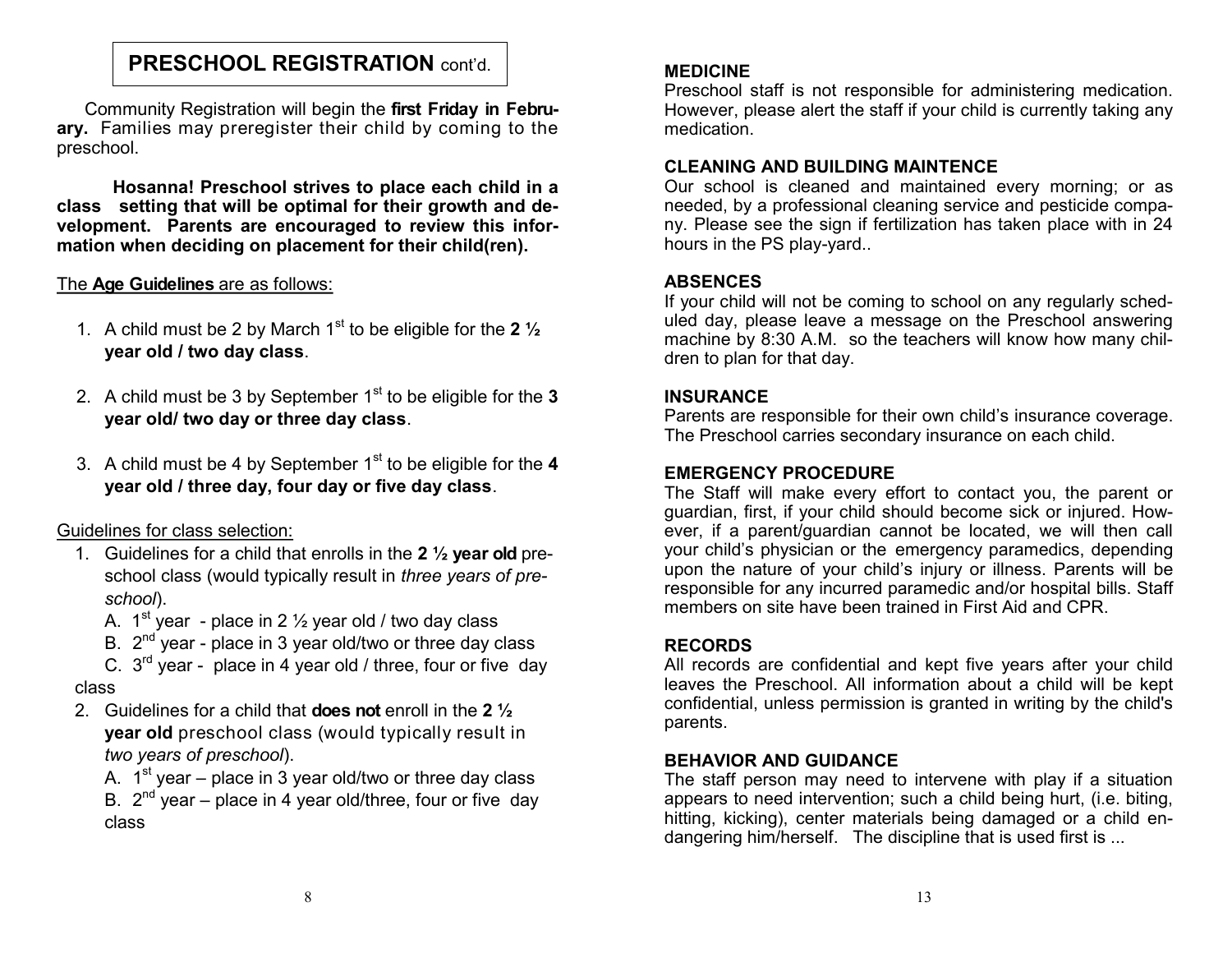If staff is unable to contact a parent/guardian or emergency contact person within 45 minutes of dismissal time, the Kane County Sheriff or DCFS will be contacted for assistance. The child will be released into the custody of a community representative.

The child will remain with a Teacher or Director until the parent or outside authority arrives. At no time will the child be held responsible for the late situation. No discussion of the situation will be held in the presence of the child.

There is a charge for late pick up when it becomes a chronic situation. In that circumstance, a fee of \$15.00 will be expected for every 15 minute increment.

### **VISITORS**

All visitors are asked to enter the building through the north doors (Door #1), check in the church office and be escorted back to the Preschool office.

### **SNOW CLOSINGS**

Closing the Preschool is generally determined by School Dist. 303, but in some cases, it is a joint decision by Hosanna! Church and Preschool. Please refer to School District 303 web site: www.d303.org to verify closure. If the weather changes during the course of the day, information gathered may affect our Preschool. If a classroom cancellation occurs, calls will be made to families as soon as possible. It is the policy of the Preschool to make up one snow day **if two** consecutive snow days are missed per **scheduled** session.

### **HEALTH PRECAUTIONS**

**Sick children do not belong in school.** If your child is well enough to be in school, they will be asked to participate in all indoor/outdoor activities. If your child becomes ill at school, we will notify you immediately. Please report any communicable disease to HPS. Children must be fever free, vomit or diarrhea free for 24 hours before they return to preschool. **All children must wash hands as soon as they enter the classroom.** This is a state law. HPS follows the Illinois Department of Public Health and the Kane County Health Department. Vision and Hearing screening will apply to all 3-5 year olds at Preschool.

### **The Director's Registration** *Collection* **Procedure:**

Gather all registration information and begin placement.

### **The Director's Registration** *Placement* **Procedure:**

- 1. Gather all Registration Forms within each of the categories
- 2. Place In-House children in classes
- 3. Place returning 4 year old children to program. (Requesting a second year.)
- 4. Place Church Member children in classes
- 5. Place Alumni then community children in classes.

**If the Preschool is closed due to inclement weather etc. registration will begin on the first open attendance day during the week.**

**The Preschool will make every attempt to place families in their first choice. Please take careful consideration in selecting a second choice. If children are placed in their second choice, they will be placed on a wait list for their first choice. Parents will be notified if and when there are changes in enrollment. Registration fees are non-refundable.**

In rare instances exceptions to the above procedures may be made. The Preschool Board of Directors will be informed of any such instances.

**Paperwork and registration fees are due during the preregistration process. This pre-registration list does not guarantee place in the program. It is intended to be used as a "first to register" list after currently enrolled, church member, and alumni families register.**